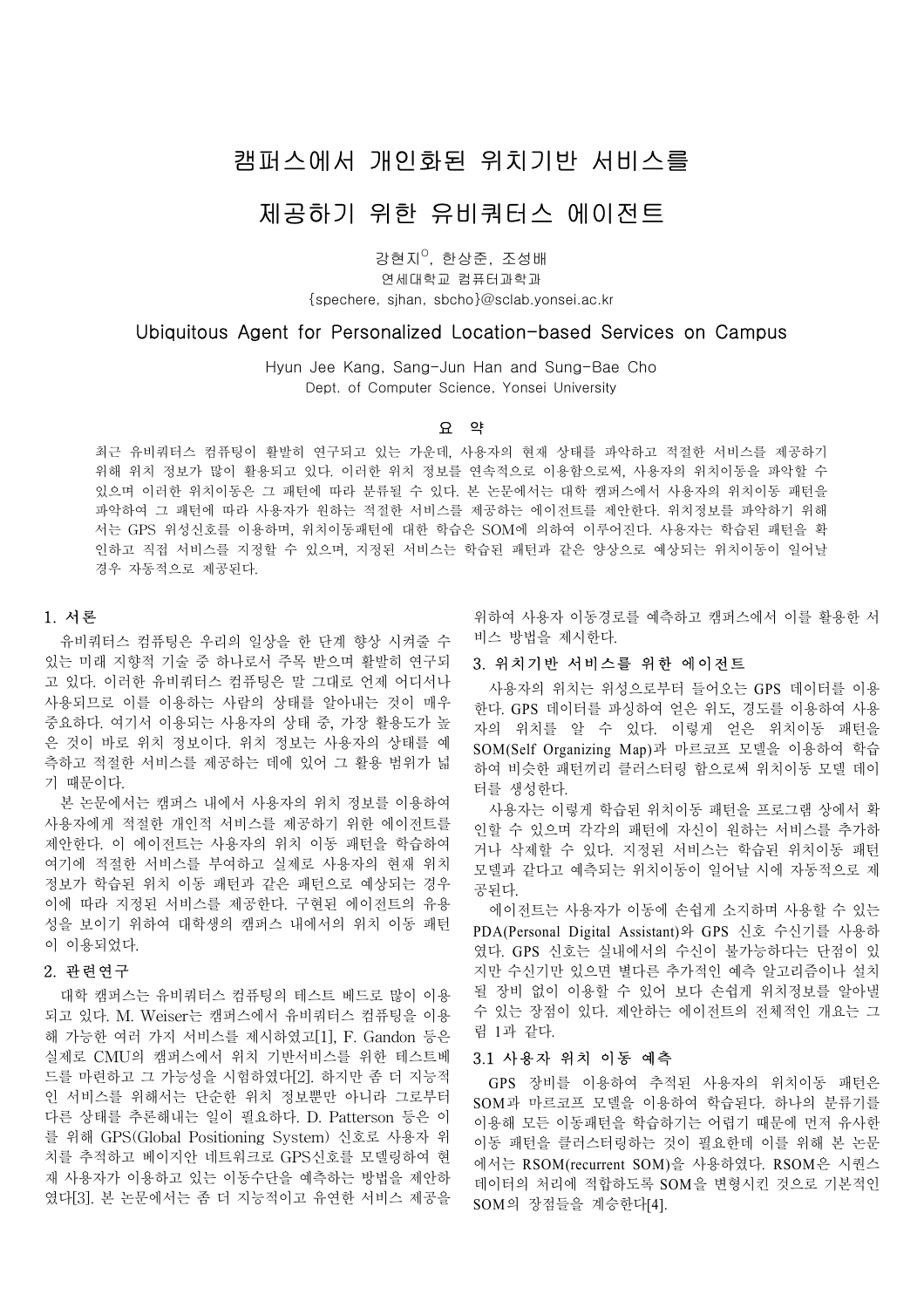SOM은 비교사학습을 하기 때문에 사전지식 없이도 유사한 이용패턴들의 집합을 발견할 수 있어 사용자의 간섭 없이 일상 이동 패턴을 클러스터링할 수 있고 사용자의 위치 이동에 따른 최정합 노드의 변화 과정은 이동 패턴의 상태 변화로 볼 수 있 으므로 문제의 복잡도를 줄일 수 있다.



그림 1. 제안하는 에이전트의 개요

RSOM에 의해 클러스터링된 각 경로 패턴을 학습하는데 마 르코프 모델을 사용하였다. 마르코프 모델은 최정합 노드의 변 화과정을 학습하고 새로운 입력이 들어 왔을 때 현재 사용자가 어떤 패턴에 가장 가깝게 이동하는지를 예측한다.

### 3.2 사용자 인터페이스

그림 2(a)은 학습 결과 확인 및 서비스 조회를 위한 사용자 인터페이스를 보여준다. 각 버튼은 2차원의 SOM 출력층을 나 타내며 학습된 위치 이동 패턴 데이터는 각각 하나의 노드에 매 핑되어 있다. 학습에 참여한 출력노드들만 활성화되어 있어 자 신의 이동패턴이 몇 가지의 집단으로 구분되었는지 확인할 수 있다. 또한 사용자는 활성화된 출력 노드를 선택하여 각 이동패 턴에 지정된 서비스를 확인할 수 있다. 지정된 서비스가 없거나 부적절한 경우 원하는 서비스로 추가/삭제할 수 있다. SOM은 학습데이터의 위상을 보존하므로 이러한 인터페이스를 이용해 사용자는 인접해 있는 노드와 같거나 비슷한 성격의 서비스를 할당하는 방법으로 보다 직관적이고 편리하게 자신이 원하는 서 비스를 제공받을 수 있다.

그림 2(b)는 서비스 변경을 위한 사용자 인터페이스를 나타낸 다. 사용자가 각 노드에 해당되는 이동 패턴을 확인하고 서비스 를 변경하고자 할 경우 에이전트는 출력층의 노드로 클러스터링 된 학습 데이터를 불러와 사용자에게 보여준다. 사용자는 자신 의 이동패턴을 확인하고 메뉴에서 가능한 서비스를 골라 현재 표시된 위치이동 패턴에 지정할 수 있다. 여기서 지정된 서비스 는 서비스 매핑 리스트에 반영되며 지정된 노드에 해당하는 위 치이동 패턴과 같은 노드로 분류되는 위치이동이 일어나는 경우 에이전트는 자동적으로 사용자에게 지정된 서비스를 제공한다.



## 3.3 제공 가능한 서비스

사용자가 캠퍼스 내에서 위치 이동에 따라 제공받을 유용한 서비스들을 구현하였다. 현재까지 구현된 서비스로는 수업 홈페 이지 연결, 오늘의 교내 식당 메뉴, 친구 찾기, 지하철역 시간표 조회 등이 있다. 제공될 서비스들은 서비스 목록에 실행 경로를 추가하는 방법으로 손쉽게 추가, 변경이 가능하도록 설계하였다.

| 2003년 02학기 오토마타 협식<br>T<br>면어                                                                                   |                                               | 친구 향기<br>2004/03/02 - 12:47 PM                                                   |                  |
|-----------------------------------------------------------------------------------------------------------------|-----------------------------------------------|----------------------------------------------------------------------------------|------------------|
| ◆ 공 지 사 찾 : 오토마타 시험경수 +<br>제임수 + 결석회수 , 휘즈점수                                                                    | 결원<br>翡<br>선례                                 | $016 - 220 - 7123$<br>011 - 584 - 2638<br>011 - 234 - 6435<br>$011 - 906 - 6927$ |                  |
| 위 초 좀 소(공책은 위조 불참, 보)<br>참매점수 반열 안된 순수 위즈 침수<br>앏!)<br>• 평수 미상 있는 분들은 매일 몇내주<br>雄丑. [zparti@sclab.yonsei.ac.in] | мn<br>전화                                      | 017 - 264 - 5514<br>异及                                                           |                  |
| ▶ ① 凹 図 望 :<br>원장교수님                                                                                            |                                               |                                                                                  |                  |
| <b>DAMA DE ANALIS</b><br>보기 도구 수 년 술<br>m.                                                                      |                                               |                                                                                  | ana i            |
| (a) 수업 홈페이지<br>연결<br><b># 帐405</b><br>Internet Explorer<br>œ                                                    | (b) 친구 찾기<br><b>Internet Explorer</b>         |                                                                                  | <b>급 46605 @</b> |
| ttp://iunderwood.vorsel.ac.kt7779-<br>연세대학교                                                                     | <b>fle://WSenicerWS.doinar</b><br>■四宝四子<br>粉色 | Timetable. .<br>涯                                                                | m                |
| <b><i>VERVISE) UNIVERSITY</i></b><br>학교설활 > 교내식말행부                                                              |                                               | 糖                                                                                |                  |
| 要参与证 +<br>经分量 的物部相应。                                                                                            | 12 44 10 57                                   | 29.54<br>в                                                                       |                  |
| 2004/03/02 登宜温<br>< 무화의질 절심 해뉴 >                                                                                | 34181821<br>26 32 39 42<br>48 SB 66           | 04 14 22 31<br>85 40 45 51<br>Бé                                                 |                  |
| 4.90<br>320.9<br>7년 5년<br>9880 M<br><b>1500 A</b><br>防監室<br>公理国王<br>1260 ±                                      | 得器1014<br>朝鼓龍器                                | 이 06 ll 17<br>의 27 82 88<br>T<br>30 42 45 41<br>53.57                            |                  |

## 4. 동작의 예

에이전트는 Pocket PC기반의 PDA에서 작동하며 사용자의 현재 위치는 PDA 부착형 휴대용 GPS 수신기에 의해 추적된다. PDA에서 쓰일 프로그램을 제작하기 위해서 Embedded Visual